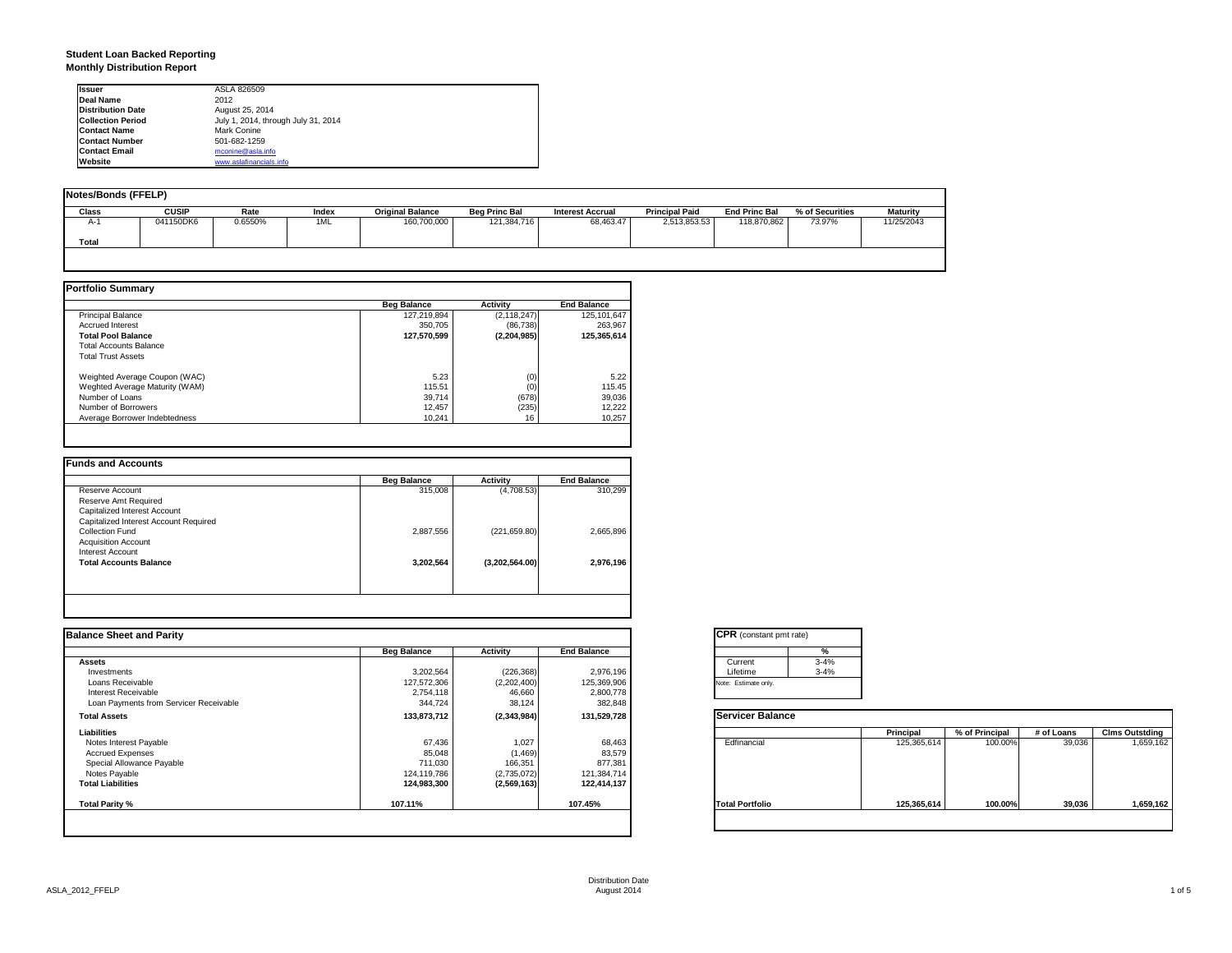#### **Student Loan Backed Reporting Monthly Distribution Report**

|                         | # of Loans |        | Principal   |             | % of Principal |         | <b>WAC</b>       |        | <b>WARM</b>      |        |
|-------------------------|------------|--------|-------------|-------------|----------------|---------|------------------|--------|------------------|--------|
|                         | Beginning  | Ending | Beginning   | Ending      | Beginning      | Ending  | <b>Beginning</b> | Ending | <b>Beginning</b> | Ending |
| In School               | 819        | 758    | 2,757,388   | 2,524,879   | 2.16%          | 2.01%   | 5.62             | 5.62   | 119.49           | 119.44 |
| Grace                   | 257        | 310    | 730,128     | 934,884     | 0.57%          | 0.75%   | 5.58             | 5.61   | 118.59           | 119.31 |
| Repayment               |            |        |             |             |                |         |                  |        |                  |        |
| Current                 | 22,738     | 21,864 | 68,579,196  | 65.077.078  | 53.76%         | 51.91%  | 5.37             | 5.33   | 117.26           | 116.99 |
| 31-60 Days Delinquent   | 1,134      | 1,174  | 3,895,854   | 4,049,157   | 3.05%          | 3.23%   | 5.25             | 5.38   | 112.33           | 121.43 |
| 61-90 Days Delinquent   | 1,016      | 642    | 3,457,694   | 2,223,587   | 2.71%          | 1.77%   | 5.04             | 5.33   | 113.84           | 109.11 |
| 91-120 Days Delingent   | 722        | 613    | 2,557,221   | 2,119,494   | 2.00%          | 1.69%   | 5.44             | 5.02   | 114.07           | 115.85 |
| 121-180 Days Delinquent | 908        | 970    | 3,008,371   | 3,505,584   | 2.36%          | 2.80%   | 5.25             | 5.39   | 111.78           | 111.91 |
| 181-270 Days Delinquent | 937        | 944    | 3,320,954   | 3,238,534   | 2.60%          | 2.58%   | 5.22             | 5.26   | 108.52           | 110.08 |
| 271+ Days Delinquent    | 409        | 398    | 1,479,694   | 1,419,406   | 1.16%          | 1.13%   | 5.19             | 5.15   | 119.79           | 117.33 |
| <b>Total Repayment</b>  | 27,864     | 26,605 | 86,298,985  | 81,632,840  | 67.65%         | 65.12%  | 5.34             | 5.32   | 116.32           | 116.48 |
| Forbearance             | 3,778      | 4,316  | 14,439,317  | 16,799,572  | 11.32%         | 13.40%  | 5.35             | 5.40   | 123.54           | 123.55 |
| Deferment               | 6,470      | 6,560  | 21,717,403  | 21,903,248  | 17.02%         | 17.47%  | 5.24             | 5.23   | 119.82           | 118.02 |
| Claims in Progress      | 508        | 480    | 1,578,956   | 1,545,962   | 1.24%          | 1.23%   | 5.31             | 5.28   | 114.08           | 113.36 |
| Claims Denied           | 18         |        | 48,423      | 24,231      | 0.04%          | 0.02%   | 5.71             | 5.90   | 105.42           | 107.86 |
| <b>Total Portfolio</b>  | 39,714     | 39,036 | 127,570,599 | 125,365,614 | 100.00%        | 100.00% | 5.33             | 5.33   | 117.78           | 117.74 |

|                                     | # of Loans |        | <b>Principal</b> |            | % of Principal |         | <b>WAC</b> |        | <b>WARM</b> |        |
|-------------------------------------|------------|--------|------------------|------------|----------------|---------|------------|--------|-------------|--------|
|                                     | Beainnina  | Endina | Beainnina        | Ending     | Beainnina      | Endina  | Beginning  | Endina | Beginning   | Endina |
| Current                             | 22,738     | 21,864 | 68,579,196       | 65,077,078 | 79.47%         | 79.72%  | 5.37       | 5.33   | 117.26      | 116.99 |
| 31-60 Days Delinquent               | 1,134      | 1,174  | 3,895,854        | 4,049,157  | 4.51%          | 4.96%   | 5.25       | 5.38   | 112.33      | 121.43 |
| 61-90 Days Delinquent               | 1,016      | 642    | 3,457,694        | 2,223,587  | 4.01%          | 2.72%   | 5.04       | 5.33   | 113.84      | 109.11 |
| 91-120 Days Delingent               | 722        | 613    | 2,557,221        | 2,119,494  | 2.96%          | 2.60%   | 5.44       | 5.02   | 114.07      | 115.85 |
| 121-180 Days Delinquent             | 908        | 970    | 3,008,371        | 3,505,584  | 3.49%          | 4.29%   | 5.25       | 5.39   | 111.78      | 111.91 |
| 181-270 Days Delinquent             | 937        | 944    | 3,320,954        | 3,238,534  | 3.85%          | 3.97%   | 5.22       | 5.26   | 108.52      | 110.08 |
| 271+ Days Delinguent                | 409        | 398    | 1,479,694        | 1,419,406  | 1.71%          | 1.74%   | 5.19       | 5.15   | 119.79      | 117.33 |
| <b>Total Portfolio in Repayment</b> | 27,864     | 26,605 | 86,298,985       | 81,632,840 | 100.00%        | 100.00% | 5.34       | 5.32   | 116.32      | 116.48 |

| Portfolio by Loan Type           |            |        |             |             |                |         |                  |        |             |        |
|----------------------------------|------------|--------|-------------|-------------|----------------|---------|------------------|--------|-------------|--------|
|                                  | # of Loans |        | Principal   |             | % of Principal |         | <b>WAC</b>       |        | <b>WARM</b> |        |
|                                  | Beainnina  | Endina | Beginning   | Endina      | Beainnina      | Endina  | <b>Beginning</b> | Endina | Beginning   | Ending |
| Subsidized Consolidation Loans   |            |        |             |             |                |         |                  |        |             |        |
| Unsubsidized Consolidation Loans |            |        |             |             |                |         |                  |        |             |        |
| Subsidized Stafford Loans        | 22,155     | 21,755 | 59,377,782  | 58,210,682  | 46.55%         | 46.43%  | 5.18             | 5.17   | 114.92      | 114.78 |
| Unsubsidized Stafford Loans      | 16,231     | 15,975 | 63,352,993  | 62,408,972  | 49.66%         | 49.78%  | 5.28             | 5.27   | 122.59      | 122.59 |
| PLUS/GradPLUS Loans              | 1,328      | 1,306  | 4,839,823   | 4,745,960   | 3.79%          | 3.79%   | 7.95             | 7.95   | 89.97       | 90.12  |
| SLS Loans                        |            |        |             |             |                |         |                  |        |             |        |
| <b>Total Portfolio</b>           | 39,714     | 39,036 | 127.570.599 | 125,365,614 | 100.00%        | 100.00% | 5.33             | 5.33   | 117.78      | 117.74 |

| Portfolio by Program Type                  |                  |        |             |             |                |         |                  |        |                  |        |
|--------------------------------------------|------------------|--------|-------------|-------------|----------------|---------|------------------|--------|------------------|--------|
|                                            | # of Loans       |        | Principal   |             | % of Principal |         | <b>WAC</b>       |        | <b>WARM</b>      |        |
|                                            | <b>Beginning</b> | Endina | Beginning   | Endina      | Beainnina      | Ending  | <b>Beginning</b> | Endina | <b>Beginning</b> | Ending |
| Graduate / 4-Year Loans                    | 30,596           | 30,089 | 103,037,544 | 101,305,149 | 80.77%         | 80.81%  | 5.33             | 5.32   | 119.06           | 118.99 |
| 2-Year Loans                               | 8,323            | 8,173  | 22,714,442  | 22,267,971  | 17.81%         | 17.76%  | 5.34             | 5.33   | 112.68           | 112.67 |
| Proprietary / Technical / Vocational Loans | 793              | 772    | 1,815,867   | 1,789,794   | 1.42%          | 1.43%   | 5.33             | 5.33   | 109.50           | 109.81 |
| Unknown (Consolidation) Loans              |                  |        |             |             |                |         |                  |        |                  |        |
| Other Loans                                |                  |        | 2.746       | 2,700       | 0.0022%        | 0.0022% | 6.80             | 6.80   | 90.25            | 91.20  |
| <b>Total Portfolio</b>                     | 39,714           | 39,036 | 127,570,599 | 125,365,614 | 100.00%        | 100.00% | 5.33             | 5.33   | 117.78           | 117.74 |
|                                            |                  |        |             |             |                |         |                  |        |                  |        |

| <b>Portfolio Indices</b> |            |        |             |             |                |         |  |
|--------------------------|------------|--------|-------------|-------------|----------------|---------|--|
|                          | # of Loans |        | Principal   |             | % of Principal |         |  |
|                          | Beginning  | Endina | Beginning   | Endina      | Beginning      | Endina  |  |
| Fixed Loans              | 23,149     | 22,735 | 83,734,319  | 82,329,622  | 65.64%         | 65.67%  |  |
| Variable Loans           | 16,565     | 16,301 | 43,836,280  | 43,035,992  | 34.36%         | 34.33%  |  |
| T-Bill Loans             | 16,565     | 16,301 | 43,836,280  | 43,035,992  | 34.36%         | 34.33%  |  |
| <b>CMT Loans</b>         |            |        |             |             |                |         |  |
| <b>Total Portfolio</b>   | 39,714     | 39,036 | 127,570,599 | 125,365,614 | 100.00%        | 100.00% |  |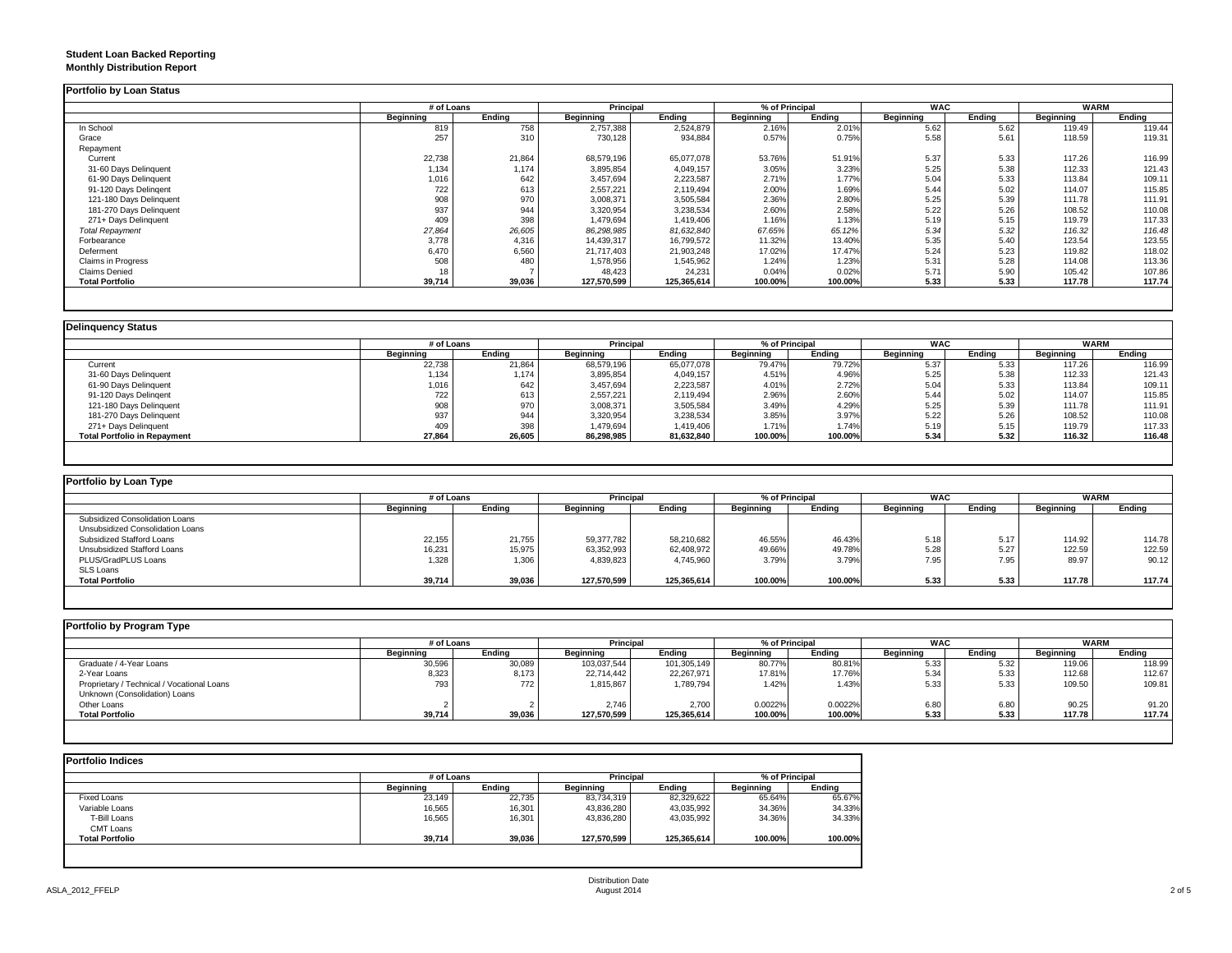| <b>IDistribution Date</b> | August 25, 2014                           |
|---------------------------|-------------------------------------------|
| <b>Collection Period</b>  | July<br>July 31, 2014<br>2014.<br>through |

### **Collection Activity**

| as of 7/31/2014 |
|-----------------|
| 2,887,556       |
| 2,663,290       |
|                 |
|                 |
| 4,708           |
| 55              |
|                 |
|                 |
|                 |
|                 |
|                 |
|                 |
|                 |
| (2,889,713)     |
|                 |
| 2,665,896       |
|                 |

| <b>Fees Due for Current Period</b> | as of 7/31/2014 |
|------------------------------------|-----------------|
| Indenture Trustee Fees             |                 |
| <b>Servicing Fees</b>              | 73,132          |
| <b>Administration Fees</b>         | 10.447          |
| Late Fees                          |                 |
| <b>Other Fees</b>                  |                 |
| <b>Total Fees</b>                  | 83,579          |

| <b>ICumulative Default Rate</b>                                                                     | as of 7/31/2014 |
|-----------------------------------------------------------------------------------------------------|-----------------|
|                                                                                                     |                 |
| Current Period Defaults (\$)                                                                        | 757,898.95      |
| Cumulative Defaults (\$)                                                                            | 17.239.280.40   |
| Cumulative Default (% of original pool balance)                                                     | 10.74%          |
| Cumulative Default (% of cumulative entered repayment balance) <sup>a</sup>                         | 14.14%          |
| Current Period Payments (Recoveries) from Guarantor (\$)                                            | 895,721.90      |
| Current Period Borrower Recoveries (\$)                                                             | n/a             |
| Cumulative Recoveries (\$) <sup>b</sup>                                                             | \$15,173,157.38 |
| Cumulative Recovery Rate (%)                                                                        | 88.02%          |
| Cumulative Net Loss Rate (%)                                                                        | 1.29%           |
| Servicer Reject Rate (FFELP) (%)                                                                    |                 |
| Cumulative Servicer Reject Rate (FFELP) (%)                                                         |                 |
| Repayment balance includes all repayment loans with the exception of balances in claim status<br>a) |                 |
| b)<br>Cumulative Recoveries includes 97% of claims in progress balances                             |                 |

 $\Gamma$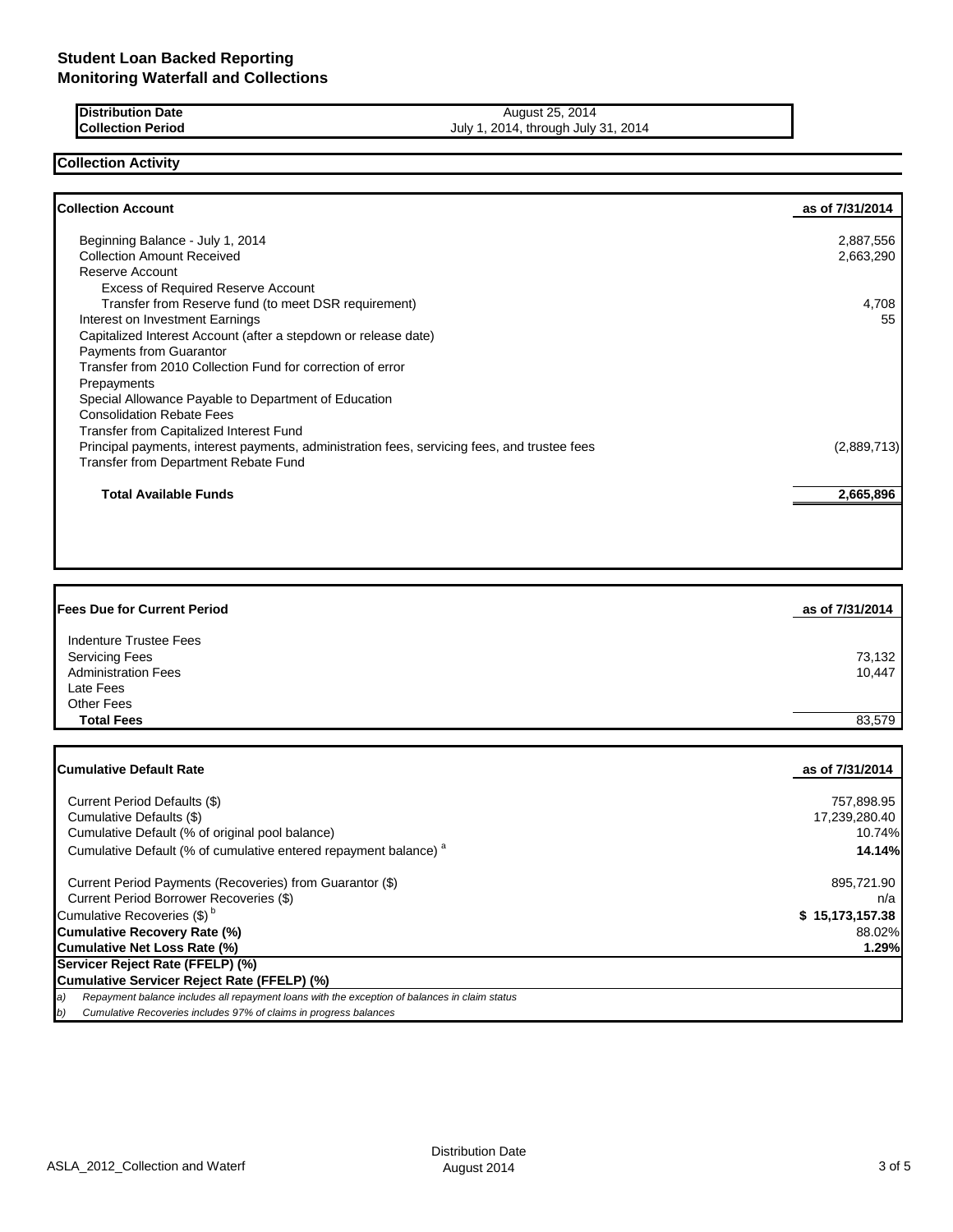# **Waterfall Activity**

| <b>Waterfall for Distribution</b>                                                         | <b>Amount Due</b> | <b>Amount Remaining</b> |
|-------------------------------------------------------------------------------------------|-------------------|-------------------------|
| <b>Total Available Funds</b>                                                              |                   | 2,665,896               |
| <b>First:</b> Payments required under any Joint Sharing Agreement                         |                   |                         |
| <b>Second: Trustee Fees</b>                                                               |                   |                         |
| <b>Third: Servicing Fees and Backup Servicing Fees</b>                                    | 73,132            | 2,592,764               |
| <b>Fourth: Administration Fees</b>                                                        | 10,447            | 2,582,317               |
| <b>Fifth: Noteholder Interest</b>                                                         | 68,463.47         | 2,513,853.53            |
| Sixth: Reinstate the balance of the Reserve Fund up to the Specified Reserve Fund Balance |                   |                         |
| Seventh: Noteholder Principal, until paid in full                                         | 2,513,853.53      |                         |
|                                                                                           |                   |                         |

| <b>Principal and Interest Distributions</b>             | Class A-1    |
|---------------------------------------------------------|--------------|
| Monthly Interest Due                                    | 68,463.47    |
| Monthly Interest Paid                                   | 68,463.47    |
| <b>Interest Shortfall</b>                               | 01           |
| Interest Carryover Due                                  | 0            |
| Interest Carryover Paid                                 | 0            |
| <b>Interest Carryover</b>                               | 0            |
| Monthly Principal Distribution Amount                   | 2,513,853.53 |
| Monthly Principal Paid                                  | 2,513,853.53 |
| Shortfall                                               |              |
| <b>Total Principal and Interest Distribution Amount</b> | 2,582,317.00 |
|                                                         |              |